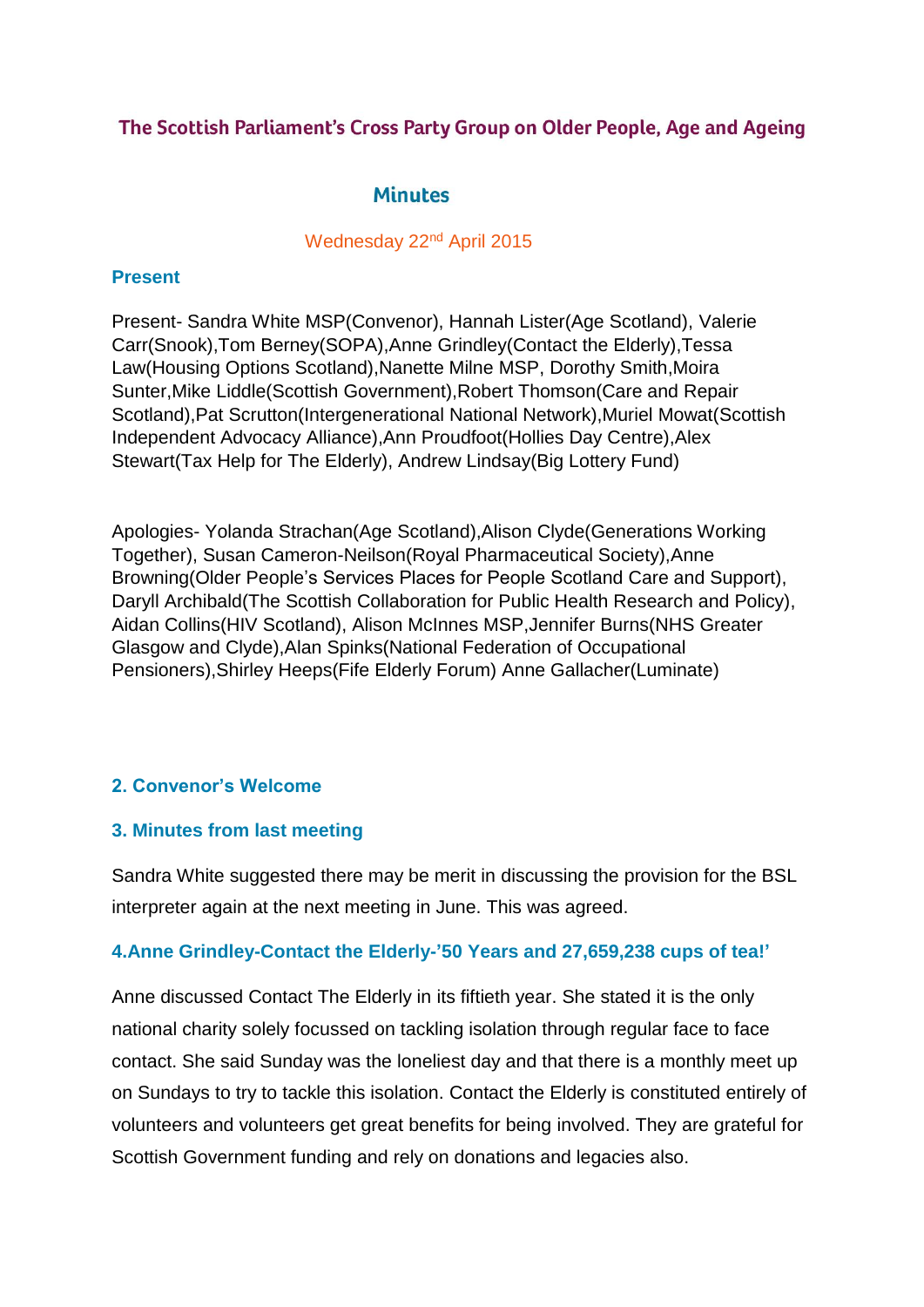Sandra White MSP thanked Anne for her contribution and suggested she would mention Contact the Elderly's work in her position as deputy of the Equal Opportunities Committee, which is meeting on the morning of 23rd April.

Tom Berney asked why there was a waiting list of 1,200 people for Contact the Elderly and also, in his capacity as chairman of U3A, whether Contact had ever had any discussions with U3A. Anne responded by saying that there are so many waiting as they need more volunteers for the demand but that more volunteers are now being trained up.

Nanette Milne MSP asked in any of the 88 groups in Scotland are within her constituency (North East Scotland). Anne replied in the affirmative and said the local organisers for Contact can be found via the website.

Sandra White MSP suggested that it might be good to table a motion in the parliament to celebrate Contact's fiftieth birthday. Anne agreed and said any time this year was OK to do so as Contact is having a whole year of celebrations for its birthday. Andrew Lindsay was asked by Sandra White if the Big Lottery considers this something they could fund. Andrew said it is certainly an area they could consider and that he will swop details with Anne at the end.

**5.AOCB** \*The technology for the next presentation was being organised, so Sandra took AOCB at this stage\*

Dorothy Smith says she doesn't like the name of the CPG and could it be looked at again.She also asked about the frequency of meetings and how they were advertised. Sandra White explained there are usually 4 meetings a year and those in the room are usually representatives for specific older people's organisations,or health organisations etc. Tom Berney from SOPA spoke of the older people's assembly and suggested this might be a better forum for Dorothy. She agreed to speak to Tom at the end about it.

#### **5.Valerie Carr-We are Snook-RITA-Responsive InterActive Advocate**

Valerie presented on RITA(Presentation linked to email)

Questions were taken after the presentation. They included one form Anne regarding the evaluation of RITA and Valerie said they had done some initial evaluating but

that more was needed in order to develop a more detailed prototype. They are